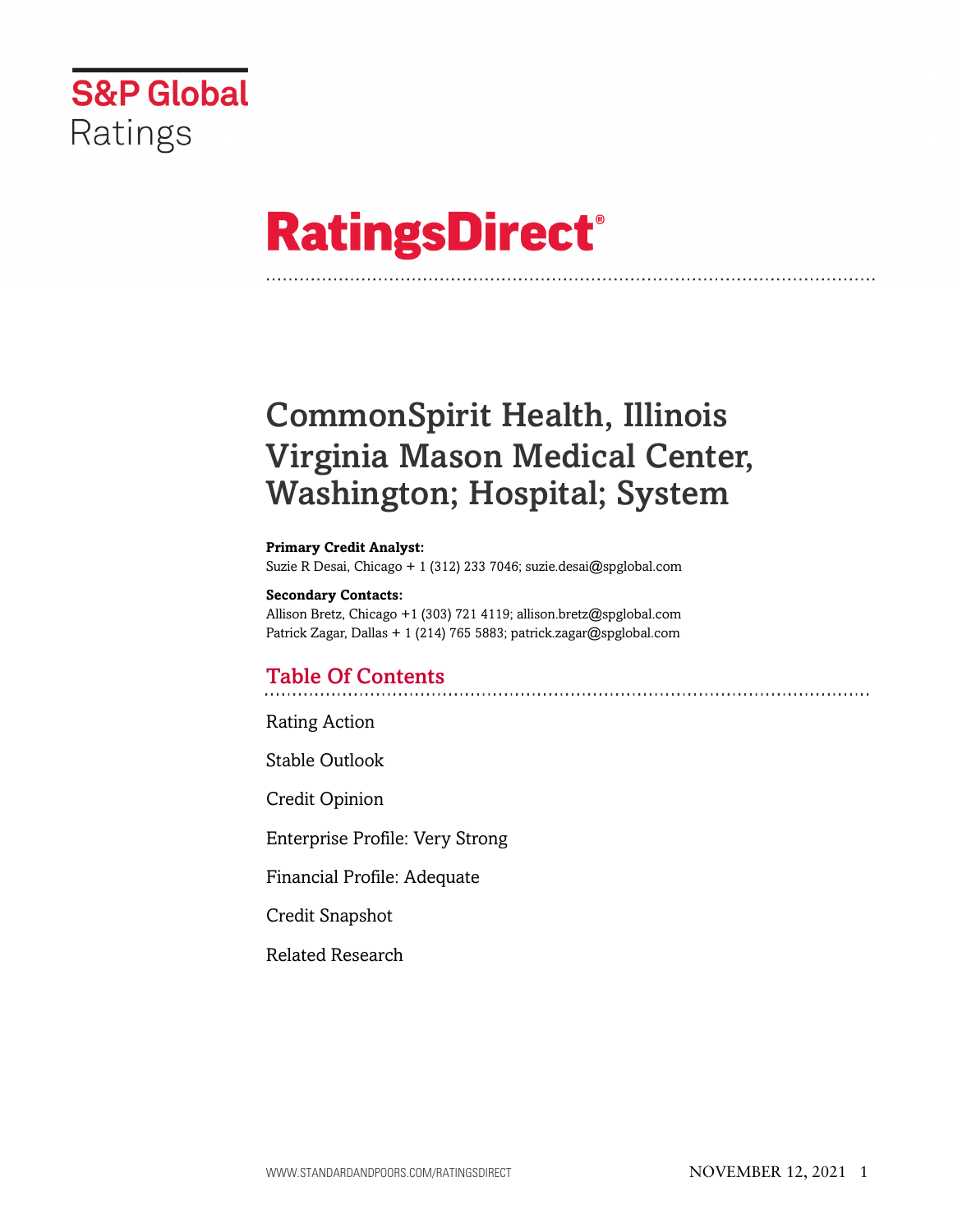# CommonSpirit Health, Illinois Virginia Mason Medical Center, Washington; Hospital; System

| <b>Credit Profile</b>                                                   |                   |          |  |
|-------------------------------------------------------------------------|-------------------|----------|--|
| CommonSpirit Health taxable fixed rate rev bnds ser 2019 due 07/01/2049 |                   |          |  |
| Long Term Rating                                                        | A-/Stable         | Upgraded |  |
| CommonSpirit Health (AGM)                                               |                   |          |  |
| <b>Unenhanced Rating</b>                                                | A-(SPUR)/Stable   | Upgraded |  |
| Virginia Mason Med Ctr taxable rev bnds                                 |                   |          |  |
| Long Term Rating                                                        | BBB+/Stable       | Upgraded |  |
| Virginia Mason Med Ctr (AGM) (SEC MKT)                                  |                   |          |  |
| <b>Unenhanced Rating</b>                                                | BBB+(SPUR)/Stable | Upgraded |  |

# Rating Action

S&P Global Ratings raised to 'A-' from 'BBB+' its long-term rating on CommonSpirit Health, Ill.'s various taxable fixed-rate bonds and its long-term rating and underlying rating (SPUR) on all debt outstanding secured under CommonSpirit Health's master trust indenture (MTI), including bonds previously issued by multiple issuers for the legacy Dignity Health and Catholic Health Initiatives (CHI).

At the same time, we raised the long-term rating to 'BBB+' from 'BBB-' on the Washington Health Care Facilities Authority's series 2017 tax-exempt fixed-rate bonds and series 2013 taxable fixed-rate bonds issued for Virginia Mason Medical Center (VMMC) and raised the SPUR to 'BBB+' from 'BBB-' on an insured portion of the authority's series 2013 bonds also issued for VMMC, applying our group rating methodology criteria, published July 1, 2019, and designating VMMC as highly strategic to CommonSpirit given its integration with the strategically important Franciscan Health system as well as management's intention to refinance VMMC's debt when costs are more in line. As a "highly strategic" entity, the VMMC debt rating will remain one notch below the CommonSpirit debt rating. CommonSpirit finalized the affiliation with Virginia Mason on Jan. 1, 2021, and is now part of a new nonprofit entity, Virginia Mason Franciscan Health, which resulted from the consolidation of Virginia Mason and its entities along with CommonSpirit's Franciscan Health assets.

In addition, S&P Global Ratings raised the long-term component of its dual rating ('A-/A-2') to 'A-' from 'BBB+' on certain series of CommonSpirit's variable-rate demand bonds. The long-term component is based on CommonSpirit, while the short-term component is based on self-liquidity. Finally, S&P Global Ratings affirmed its 'A-2' short-term rating on CommonSpirit's commercial paper. S&P Global Ratings monitors the self-liquidity program on a monthly basis.

The outlook, where applicable, is stable.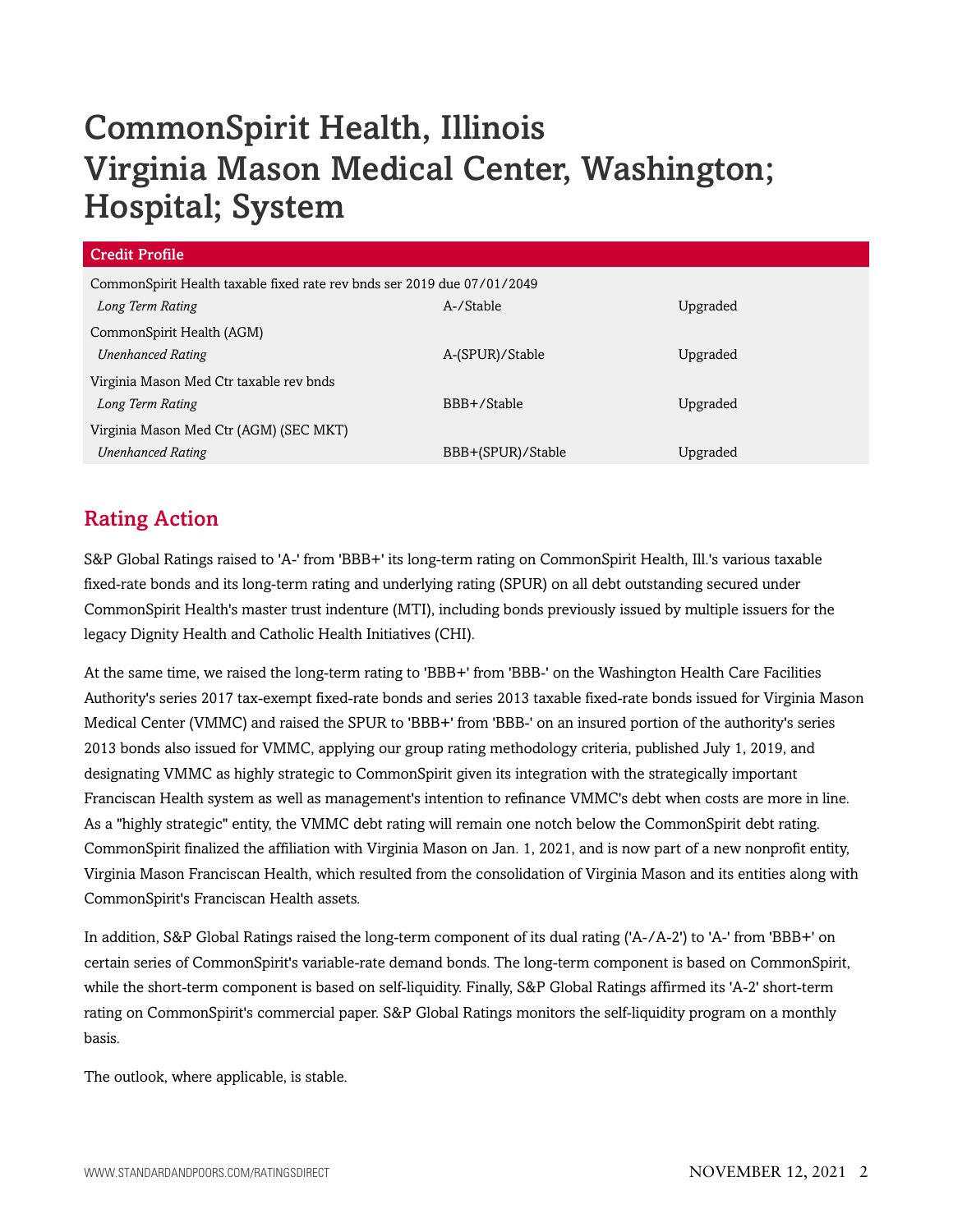#### Credit overview

The rating action reflects our view of the successful execution of several aspects of CommonSpirit's initial strategies in stemming losses and setting the system up for stability as well as a significantly strengthened balance sheet that provides the organization some cushion for operations that we expect to be at or near break-even in fiscal 2022. We also view CommonSpirit's improved financial performance in fiscal 2021, albeit with support from CARES Act funds, as an indication that the organization has had traction in achieving synergies and is moving away from the sizable losses of 2019 and earlier years. Since its formation in 2019, CommonSpirit has successfully simplified and de-risked its debt portfolio, restructured its leadership model (including transitioning to a single CEO at the end of fiscal 2020), consolidated its investment portfolio, evaluated its presence across its markets (including exiting certain service areas, while making strategic acquisitions in others), and generated operating efficiencies as it continues to establish synergies between the two legacy systems. We believe this work is ongoing and will continue to provide benefits to the organization over the outlook period.

More specifically, the rating on CommonSpirit's debt reflects a very strong enterprise profile offset by a financial profile that we still consider adequate but that has improved meaningfully over the past year, particularly the balance sheet. The very strong enterprise profile reflects our view of CommonSpirit's exceptionally broad geographic and financial dispersion, with 140 hospitals and more than 1,500 clinical sites across 21 states, making it one of the largest health systems in the country. While the system is large in scale and has improved unrestricted reserves, we believe elevated leverage and the system's historical operating losses temper these strengths, although we note improvement in fiscal 2021.

CommonSpirit has weathered the pandemic challenges well by leveraging technology and its scale to care for COVID-19 patients, and has improved its financial performance in fiscal 2021 with the receipt of CARES Act funds and ongoing supplemental funds, volume recovery, and synergies and performance improvement initiatives (approximately \$500 million). The organization has hit many of its financial targets around the balance sheet ahead of its forecast, and we view this favorably. Management continues to find additional synergies (CommonSpirit was established on Feb. 1, 2019, when CHI and Dignity Health came together) to reach its \$2 billion target. Certain regional markets continue to be particularly challenged, although management has plans for performance improvement in each of those markets. Other recent enhancements include the acquisition of two meaningful assets--one in Arizona (Yavapai Regional Medical Center) and the other in Seattle (Virginia Mason Health System). We expect other potential acquisitions and divestitures to further strengthen the system as a whole, although none that are currently being contemplated are significantly large in size.

CommonSpirit created its first strategic plan as a combined organization that focuses on areas such as value-based reimbursement, consumerism, growth and diversification, and investment in employees and operations to ensure that the system can deliver on strategies and maintain quality care. The organization's partnerships and investment in data, technology, and emerging care models, should help support strategic goals. Given the implementation of strategies coupled with synergies and cost savings initiatives, we expect CommonSpirit to maintain break-even performance, but we note that the industry challenges, particularly around staffing and wages, could make that more difficult. Management has a few larger multiyear capital projects, but we believe the team could slow down spending if cash flow attenuates. We expect no material changes to the balance sheet and expect that CommonSpirit will manage cash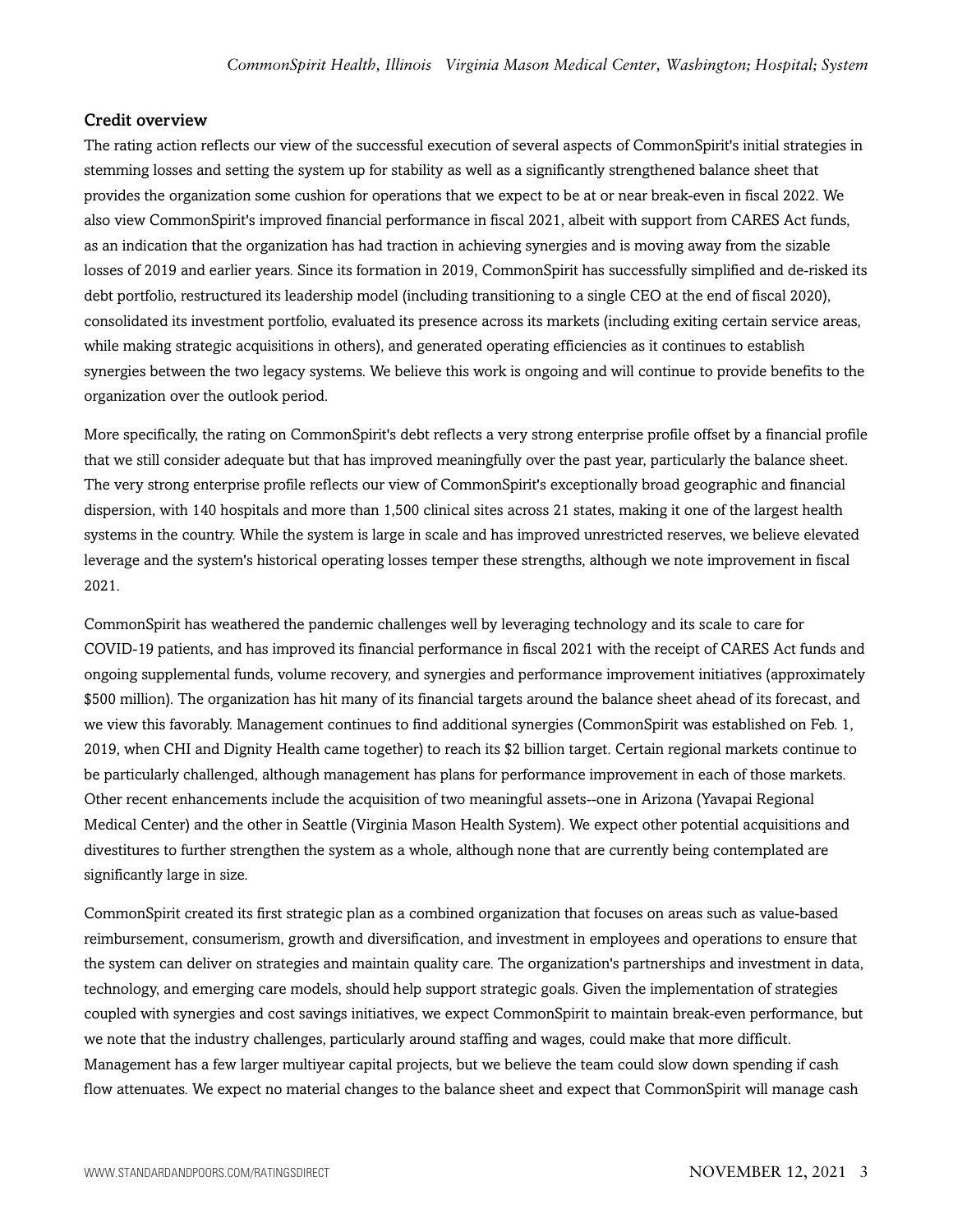flow and spending while maintaining the balance sheet strength.

CEO Lloyd Dean announced his plans to retire in summer 2022. The organization is conducting a national search as well as reviewing internal candidates. The team has good breadth and depth across a variety of functions to help maintain the momentum, but we note that the new CEO will be critical given CommonSpirit's ambitious strategies and the need to execute in a complex environment.

The 'A-' rating further reflects our view of CommonSpirit's:

- Significant scale and leverage opportunities as one of the largest health care systems in the country, with 140 hospitals and more than 1,500 clinical sites in 21 states generating more than \$30 billion in annual revenue;
- Healthy cash on hand at more than 200 days that we expect will be maintained;
- Strong and stable management team that has made significant progress toward obtaining synergies, developing a strong operating culture, and de-risking the debt portfolio;
- Ongoing operational improvements that have yielded close to break-even operations in fiscal 2021 albeit with support from CARES Act funds and that we expect will remain around break-even; and
- Adequate maximum annual debt service (MADS) coverage that has improved in 2021 and has been supported by healthy but potentially volatile nonoperating income.

Partly offsetting the above strengths, in our view, are CommonSpirit's:

- Limited track record of sustained improved performance, although we note that the management team is mostly legacy Dignity Health leadership, who maintained solid performance and led a turnaround at that organization;
- Persistent, sizable losses in Texas, despite favorable demographics;
- High debt to capitalization; and
- Heavy reliance on special funding sources including disproportionate share hospital and state provider fees.

The stable outlook reflects our expectation that CommonSpirit will continue to execute on financial improvement plans and maintain break-even performance with support from investment income helping to generate solid MADS coverage consistently closer to 3x. The outlook also reflects our expectation of stability in the system's healthy balance sheet profile. We believe CommonSpirit has capacity to absorb modest debt over the next year given the balance sheet improvement and assuming operating performance and cash flow remain in line with our expectations. The outlook also incorporates our favorable view of management's work toward its comprehensive plan of improvement and integration, which has made progress over the past two years despite the challenges of the pandemic.

#### Environmental, social, and governance (ESG) factors

We analyzed CommonSpirit's environmental risk as elevated relative to that of industry peers given the location of a substantial portion of hospital assets in areas prone to earthquakes, wildfires, areas of drought, and, to a more limited extent, hurricanes--especially in Houston. Despite these risks, we do believe the diversity of the system's assets in a wide range of locations and improved reserves help mitigate the risks. We also recognize that CommonSpirit has steadily invested in seismic retrofits and rebuilds to adhere to California's seismic regulations.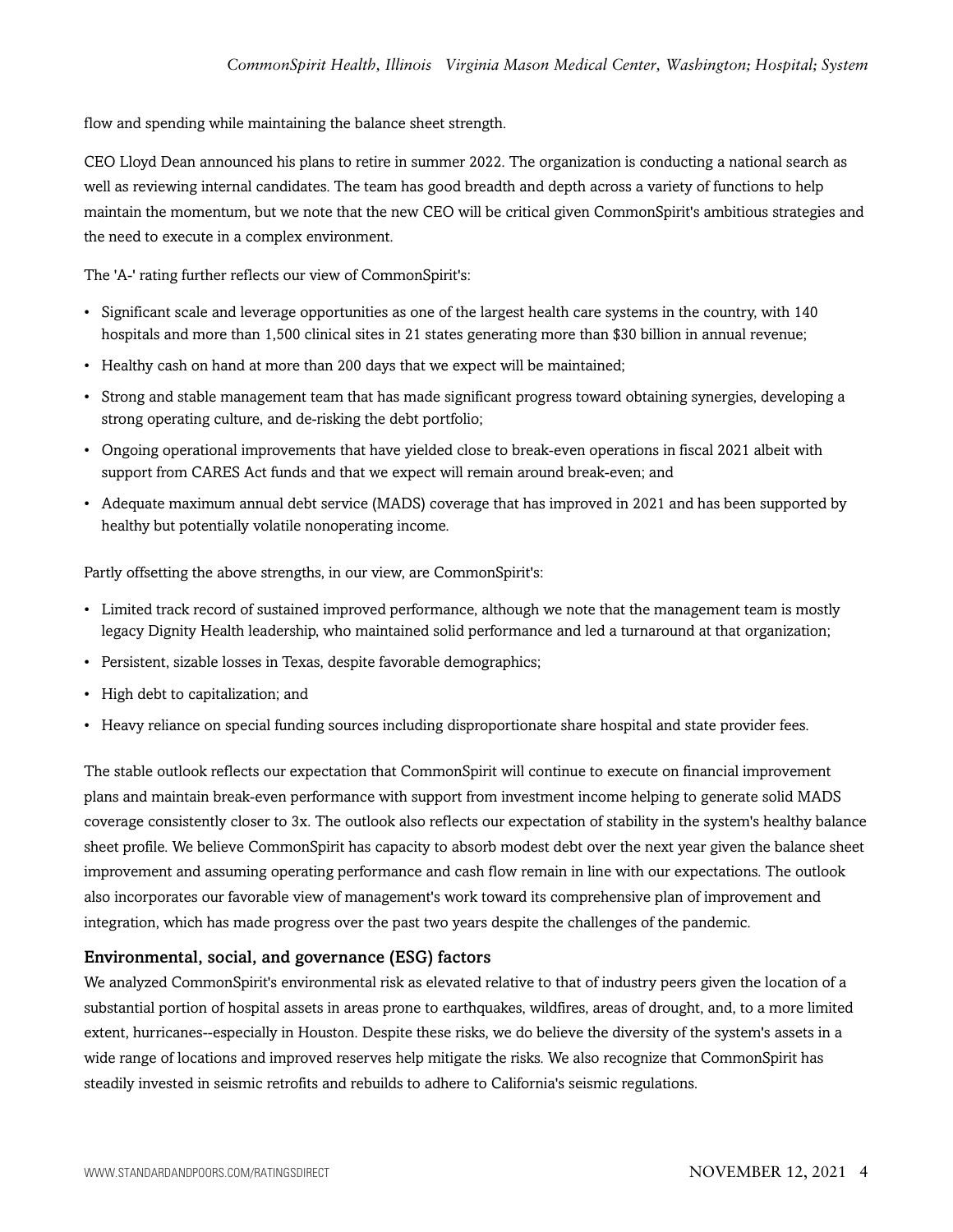We view CommonSpirit's social risk as lower than that of industry peers, given its large and broad service area, which includes multiple distinct markets across 21 states. COVID-19 has exposed the sector to increased social risk, but management has navigated that successfully thus far. As with all health care providers, social risks tied to higher staffing costs related to recruitment and retention have affected CommonSpirit, but programs that the team is offering to its staff coupled with technology solutions slightly offset this. However, we expect this to remain a challenge for the next couple of years. Just over half of legacy Dignity Health participate in collective bargaining agreements with a much smaller percentage at legacy CHI. Most of the large contracts are in place for the next few years, so we see less immediate risk tied to these contracts.

We evaluated CommonSpirit's governance risk relative to economic fundamentals, market position, and management and governance, and the corresponding effects on its financial profile, and determined it to be in line with the industry as a whole.

## Stable Outlook

#### Downside scenario

We believe that CommonSpirit has some cushion at the rating to withstand a certain amount of challenges given its strengthened balance sheet. However, a return to higher losses or coverage that is closer to 2x could also result in a lower rating. CommonSpirit could absorb some additional debt at the rating, but a substantial increase in debt, though not expected, could also pressure the rating.

#### Upside scenario

Although CommonSpirit's improved balance sheet provides some cushion for the rating, because of the organization's short track record of improved earnings, we do not view a positive outlook or higher rating as likely within the outlook period. However, we could consider a positive outlook or higher rating over time if CommonSpirit is able to consistently generate sustained operating margins and cash flow that are in line with a higher rating level, amid maintenance of reserves and related ratios, and improvement of debt related ratios. We could also consider raising the rating if the organization continues to execute on its strategic plan and improve the losses at some of its larger regions, specifically the Texas market.

# Credit Opinion

### Enterprise Profile: Very Strong

#### Market focus expands from inpatient to ambulatory and digital sites of care

The organization operates in 21 states and manages the system by divisions, which have recently consolidated to nine from 13 to generate more efficiency and savings. Key divisions include Northern California, Southern California, the Southwest (which includes Arizona and Nevada), Colorado, the Pacific Northwest, Midwest, Texas, the Southeast, and Iowa. Management continues to contemplate the divestiture of assets in the upper Midwest to align those facilities with an organization in the region and allow CommonSpirit to focus its resources and capital in other divisions. While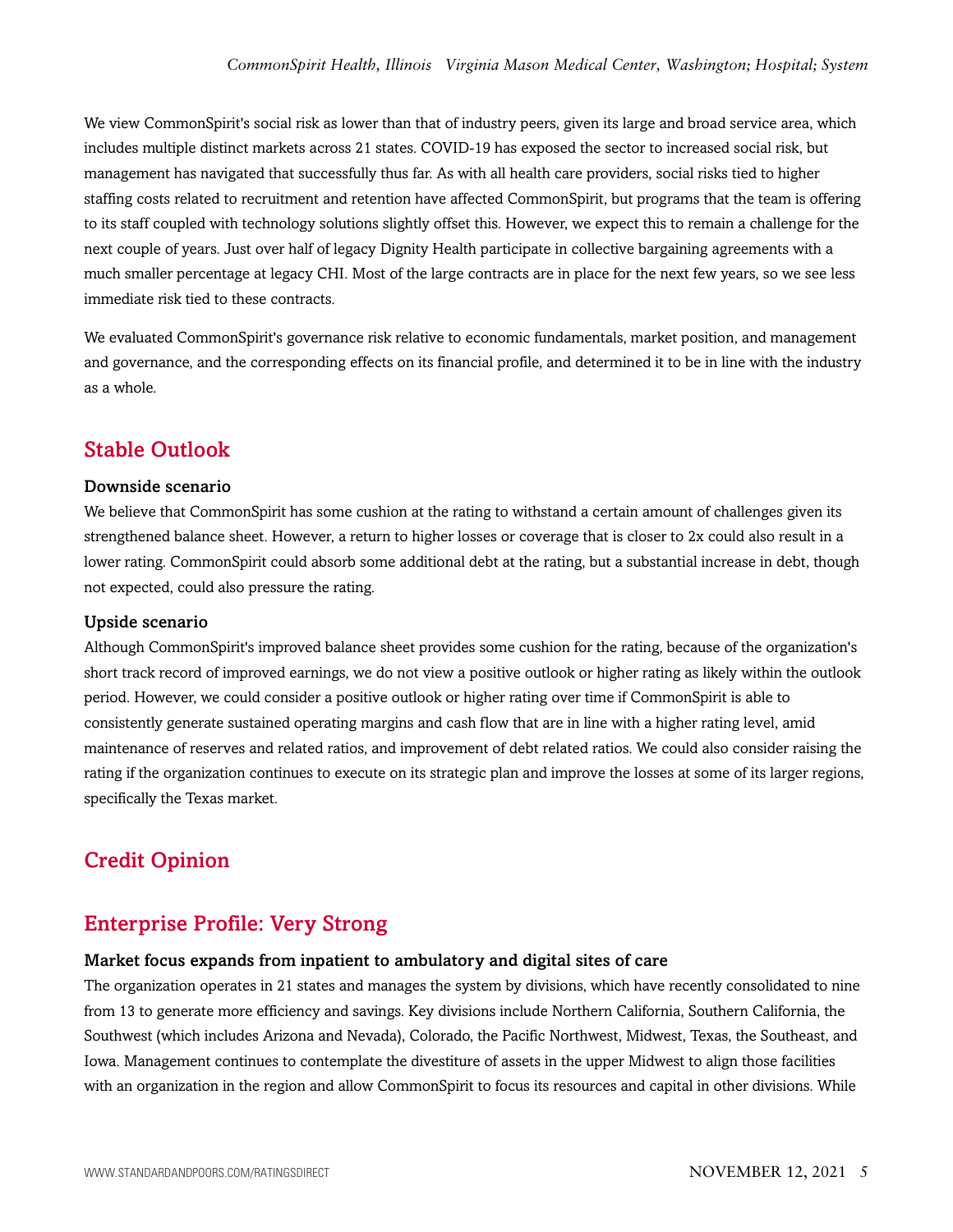CommonSpirit maintains healthy revenue dispersion across its regions, the organization remains particularly challenged in Texas. Losses remain stable, but high, and key initiatives to improve the Texas region include enhancing physician relationships, both employed and with Baylor College of Medicine, expanding key service lines, building out ambulatory capabilities and coordinating Baylor St. Luke's Medical Center in Houston with other regional facilities. In addition, management is beginning to invest in capital in Houston, although costs are not as significant as anticipated. The Pacific Northwest is another division in which significant investments have been made as the affiliation with VMMC rounds out services in the broader Seattle-Tacoma area, where CommonSpirit's legacy Franciscan Health had less of a presence. While integration activities are moving slower than expected as a result of COVID-19, management believes there are gains to be made in that market with referrals and enhanced service lines.

CommonSpirit continues to focus on growth on the outpatient side as well as expanding the continuum of care. To that end, management has accelerated use of technology for remote monitoring, hospital at home, and other technology-enabled solutions both for clinical care and workforce management. In addition, and as a byproduct of identifying certain solutions with partner entities, management holds a diverse portfolio of strategic investments.

#### Integration moves forward despite pandemic

Most of the major areas of integration have been completed, but management continues to identify back-office and clinical opportunities to meet its \$2 billion improvement goal. Despite the pandemic, the initiatives yielded \$500 million of savings in fiscal 2021 with approximately \$1 billion in savings and revenue improvement of the \$2 billion achieved since integration. Key areas of synergies in fiscal 2021 included development of a single group purchase organization, further targeted labor reductions in management and administrative positions, office space consolidation, and consolidation of human resources systems. The team has also focused on clinical activities as well and, as an example, implemented consolidation of vendors for orthopedic devices across the system. While we believe the larger integration decisions (management, debt structure, investment portfolio, and sale of certain assets) are complete, there remain areas of synergies and work to fully realize benefits that we expect could take multiple years. Management is targeting another \$500 million of savings for fiscal 2022. We expect to see improvement in Texas, which continues to be operationally challenged although stable, and expect management and the board to continue to evaluate the portfolio and look for opportunities to strengthen markets or add services as needed for the continuum of care and outpatient services, or divest of those assets that do not fit into the future system. We understand that management is in confidential discussions to acquire a smaller amount of assets in an existing market, but that a definitive agreement has not yet been signed. We will evaluate the effect on the rating, if any, when details become available.

#### Management has yielded solid results

CommonSpirit's senior leadership team has been stable over the past year following the elimination of the co-CEO role in June 2020. We view favorably management's leadership role for the nation on health care initiatives , such as COVID-19 relief funds, as well as addressing health inequities and access issues. Several Legacy Dignity Health individuals remain in key management areas, and we have historically viewed that team's strong managerial culture and broad success functioning in difficult markets as supportive of credit quality. We believe the team continues to be effective, as demonstrated by progress toward its integration goals, including traction on synergy realization and the management of the COVID-19 pandemic. We anticipate that the CEO transition will be smooth but a meaningful transition point as the organization looks to execute on its broader strategic vision. While the team has performed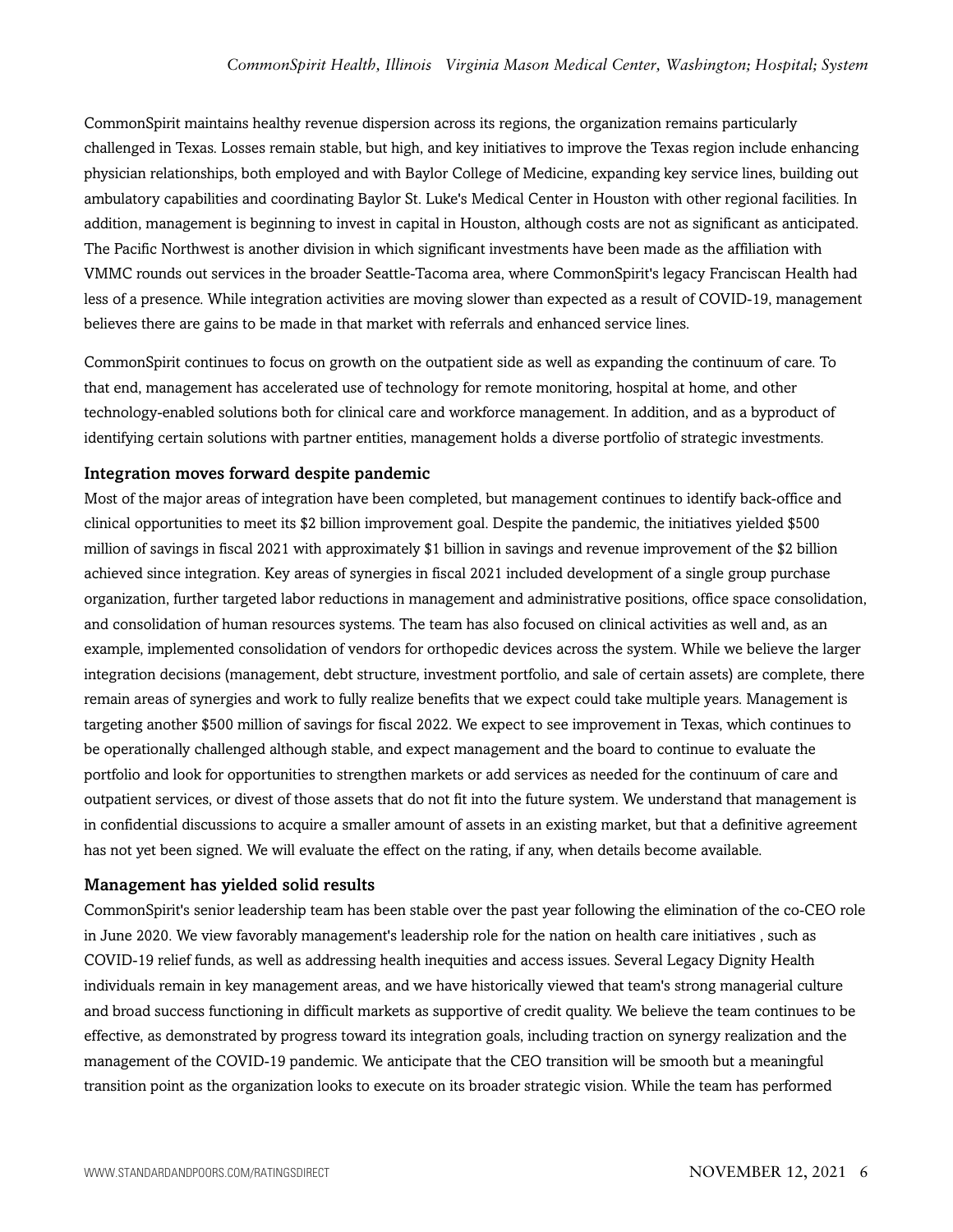succession planning, the board is conducting a full national search to identify the right candidate for the job. We believe that the broader team maintains depth and experience to continue to manage the operations and short-term strategies, and that it will provide good continuity to the new CEO when that transition occurs.

#### COVID-19 and addressing staffing challenges

CommonSpirit has weathered the COVID-19 pandemic well and, like many others, with significant financial support from CARES Act funds. CommonSpirit used a combination of the data available through its electronic medical records and a comprehensive data collection and validation process to establish a real-time system dashboard to monitor trends and to direct supplies and personnel across the system to respond to resource needs based on fluctuations in demand. The system also opened a national lab in Arizona for COVID-19 testing, resulting in quicker and more cost-effective testing across the system. The team leveraged its experiences across different markets to improve care delivery related to COVID-19, and the diversity of its assets helped manage the ebbs and flows of the pandemic. The organization has been at the forefront of vaccinations and ensuring that vulnerable populations are receiving the care and vaccinations needed. While volumes have broadly recovered, certain volumes remain below the pre-COVID-19 baseline, including emergency room visits and inpatient admissions.

The organization leveraged data available through its systems to develop predictive models to anticipate local surges in demand as part of its efforts to effectively weather the pandemic. This leverage of data and technology has transitioned to helping CommonSpirit managing staffing challenges that the industry is experiencing. Specifically, the team is piloting several technology-enabled initiatives across the system to better use nursing resources while focusing on more typical initiatives such as creating a labor pool and enhancing relationships with colleges and universities.

#### **Table 1**

|                                 | --Fiscal year ended June 30-- |           |           |
|---------------------------------|-------------------------------|-----------|-----------|
|                                 | 2021                          | 2020      | 2019      |
| Inpatient admissions            | 745,793                       | 744,666   | 788,201   |
| Equivalent inpatient admissions | 1,532,867                     | 1,539,180 | 1,640,581 |
| Emergency visits                | 3,361,252                     | 3,661,255 | 3,994,286 |
| Inpatient surgeries             | 203,375                       | 213,524   | 233,627   |
| Outpatient surgeries            | 333,314                       | 306,391   | 346,734   |
| Medicare case mix index         | 2.0300                        | 1.9400    | 1.9000    |
| FTE employees                   | 128,000                       | 125,000   | N.A.      |
| Active physicians               | 19,106                        | 19,948    | 20,101    |
| Based on net/gross revenues     | Gross                         | Gross     | Gross     |
| Medicare $(\% )$                | 44.0                          | 44.0      | 44.0      |
| Medicaid $(\% )$                | 21.0                          | 21.0      | 21.0      |
| Commercial/Blues (%)            | 28.0                          | 28.0      | 28.0      |

#### CommonSpirit Health, Illinois -- Enterprise Statistics

N/A--Not applicable. N.A.--Not available. Inpatient admissions exclude normal newborn, psychiatric, rehabilitation, and long-term care facility admissions.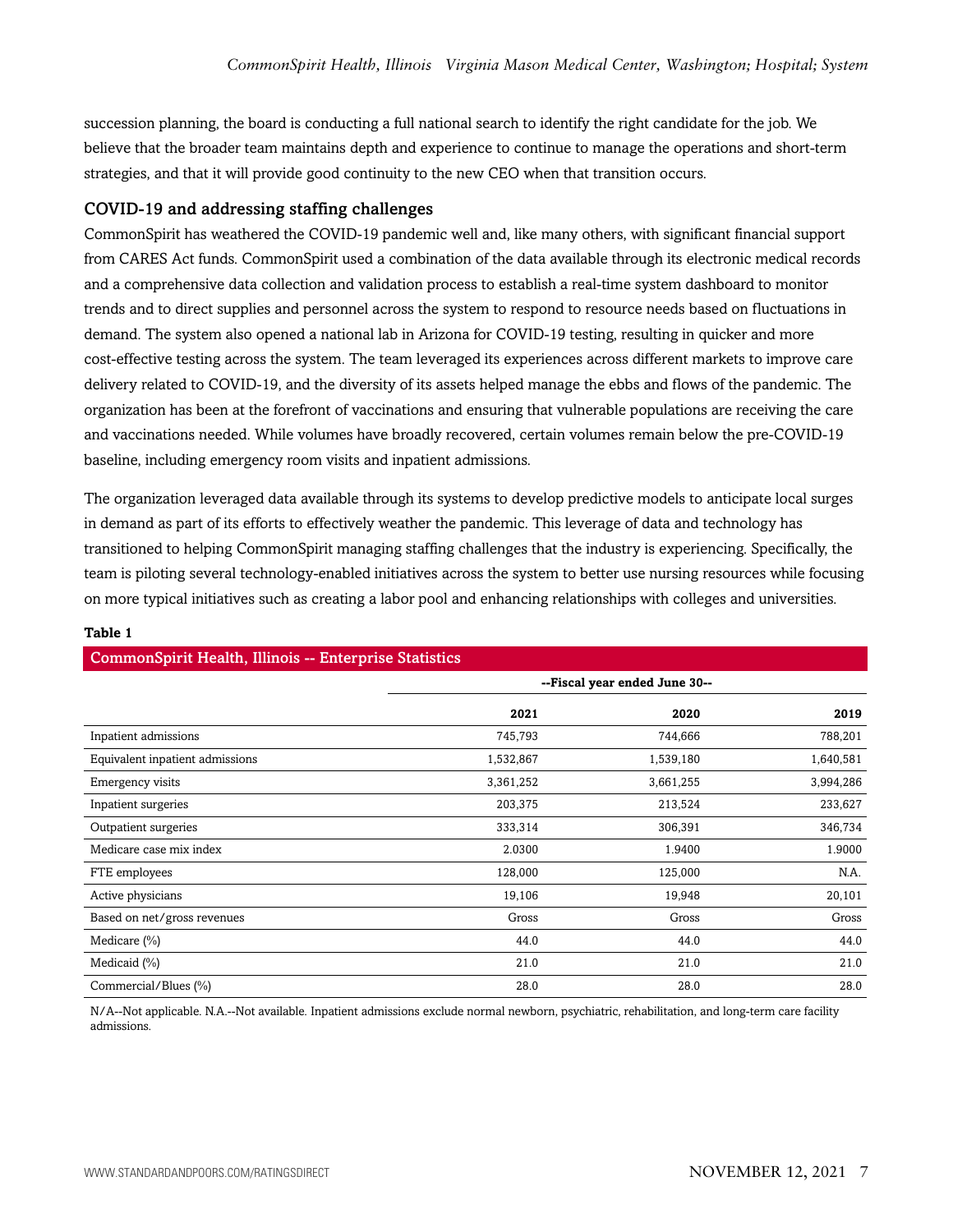# Financial Profile: Adequate

#### Financial performance

We view CommonSpirit's financial performance as improving in fiscal 2021 following significant though slight lower operating losses in fiscal 2020 compared with 2019. Performance benefited from \$690 million in CARES Act funds in 2021 (compared with \$826 million in 2020) as well as volume recovery and underlying operating improvement from achieved synergies of \$500 million. We excluded one-time joint venture sales that led to income benefit of \$523 million (\$800 million cash) related to the partial sale of its investment in Optum360. As is typical, S&P Global Ratings' operating income includes adjustments such as exclusion of unrestricted contributions and inclusion of swap payments. We view this as an improvement from 2020, when performance continued to lag given the early days of consolidation. That said, we note that certain markets are more challenged, particularly Texas and Northern California.

While many procedural volumes have recovered, inpatient admissions lagged in 2021; however, average length of stay and patient days have increased as a result of the acuity of COVID-19 patients. Management is budgeting for break-even to slightly positive performance for fiscal 2021, although S&P Global Ratings' calculations may soften that slightly. As mentioned, the team is looking for alternative ways to manage staffing constraints, but staffing challenges could weigh on performance over the next couple of years. We note that the pandemic and staffing issues could offset some of the targeted synergy improvements that are budgeted for fiscal 2022.

CommonSpirit generated strong investment returns, particularly in 2021, resulting in MADS coverage that is healthy, in our view. Our MADS incorporates the system's total debt, including small amounts of debt outside of the MTI such as Yavapai and VMMC debt, which raises MADS to \$867 million. This MADS figure also smooths out several bullet payments, the first of which is in 2023. We fully expect the team will be proactive in managing upcoming bullet maturities through refinancing or use of the sizable unrestricted reserves or short-term facilities at its disposal.

#### Improving unrestricted reserves with ample access to liquidity

CommonSpirit's unrestricted reserves and access to liquidity continue to support our view of the overall financial profile. Unrestricted reserves, excluding draws on lines and the approximately \$2.5 billion Medicare Accelerated and Advanced Payment funds outstanding, grew significantly over the past year as a result of healthy cash flow, including the sale of certain joint venture investments, investment market gains, and slightly lower capital expenditures. In particular, CommonSpirit's continued divestiture of its joint venture with Optum360 (along with its investment in Concentra, and an occupational health company) led to sizable gains on sale and cash for the system. We view liquidity of investments as good with about 65% of reserves available within 30 days. In addition, CommonSpirit maintains a \$900 million syndicated line of credit and a \$190 million line of credit for self-liquidity-backed debt that we view as providing additional support for liquidity needs. On these lines, \$54 million is drawn as of June 30, 2021.

CommonSpirit has invested considerably in physical assets over time, resulting in a good average age of plant of less than 10 years, but age of fixed assets may be underreported due to the purchase accounting reflected at the time of consolidation. Management projects capital spending to begin to increase over the next year at about 130% of depreciation expense (\$2 billion of spend), but could curtail much of the spending if cash flow doesn't reach budgeted levels. Key capital projects have been identified for a number of locations, including at Baylor St. Luke's Medical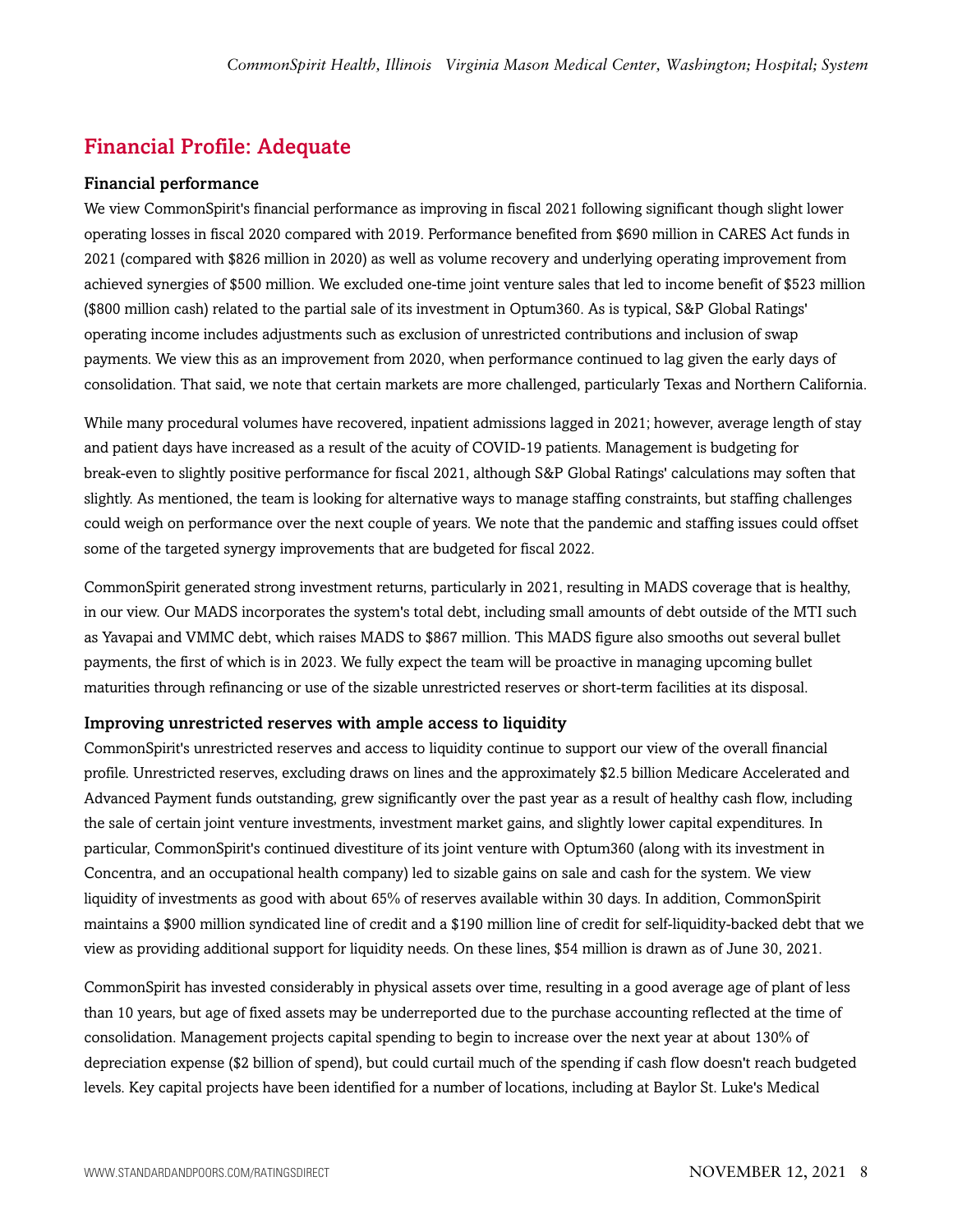Center in Houston, where CommonSpirit will begin spending on a slightly smaller project than anticipated. We understand that the system does not plan to make any wholesale changes to merge the entire system under one electronic medical record, so we don't anticipate a massive electronic medical record overhaul.

CommonSpirit initially maintained the individual legacy capital investment pools governed by its historical investment policies and guidelines, but all of that has been consolidated into three main pools of funds: the operating pool, the retirement trust, and the self-insurance trust. At June 30, 2021, the combined operating investment portfolio was quite liquid, as mentioned above, with an allocation of about 45% public equities, 27% private equity and hedge funds, and 23% fixed income and cash as well as 8% real assets--all of which seems reasonable for an investment portfolio of this size.

#### Moderate debt with good diversity of products and structure

CommonSpirit's total debt outstanding is inclusive of short-term debt, and the current portion of long-term debt and is still moderate. However, debt-related ratios have improved with good growth in unrestricted net assets and unrestricted reserves (see table 2) and achievement of certain targets (45%) ahead of schedule. The team may issue modest new money debt next year per its debt and capital management strategy, but maintains flexibility if market conditions or performance don't support new money debt.

CommonSpirit has also de-risked its debt portfolio considerably by refinancing a large portion of contingent liability debt. S&P Global Ratings estimates contingent liability debt at about \$2.1 billion compared with more than \$5.0 billion prior to the 2019 and 2020 financing. CommonSpirit's contingent liabilities primarily consist of the remaining self-liquidity-backed debt, variable-rate demand bonds, direct placements, and the commercial paper program. In addition, we recognize that the system's swap portfolio does include some event-based risk. Specifically, about \$181 million of swaps is subject to a termination event if the ratings on CommonSpirit drop to less than 'BBB+' by S&P Global Ratings or 'Baa1' by Moody's.

CommonSpirit maintains multiple defined benefit pension plans from legacy CHI and Dignity Health. With general stability in the discount rate and improved return from investment markets on the assets, the unfunded portion of the plan liabilities decreased to \$3.3 billion (improving to 77% funded) from \$5.2 billion (and 63% funded) last year. Management maintains good funding discipline on its pension plans, most of which are considered church plans and are not subject to Employee Retirement Income Security Act (ERISA) funding guidelines. A small percentage of the plans are closed with benefits frozen, but the majority are open with ongoing accrual of benefits.

#### **Table 2**

## CommonSpirit Health, Illinois -- Financial Statistics

|                                   | --Fiscal year ended June 30-- |            |            | --Medians for 'A-' rated health<br>care system-- |
|-----------------------------------|-------------------------------|------------|------------|--------------------------------------------------|
|                                   | 2021                          | 2020       | $2019**$   | 2020                                             |
| <b>Financial performance</b>      |                               |            |            |                                                  |
| Net patient revenue (\$000s)      | 28,996,000                    | 26,207,000 | 26,570,000 | 2,076,521                                        |
| Total operating revenue (\$000s)  | 32,666,000                    | 29.517.000 | 28,798,000 | 2,684,250                                        |
| Total operating expenses (\$000s) | 32,584,000                    | 30.201.000 | 29,514,000 | <b>MNR</b>                                       |
| Operating income (\$000s)         | 82.000                        | (684,000)  | (716,000)  | <b>MNR</b>                                       |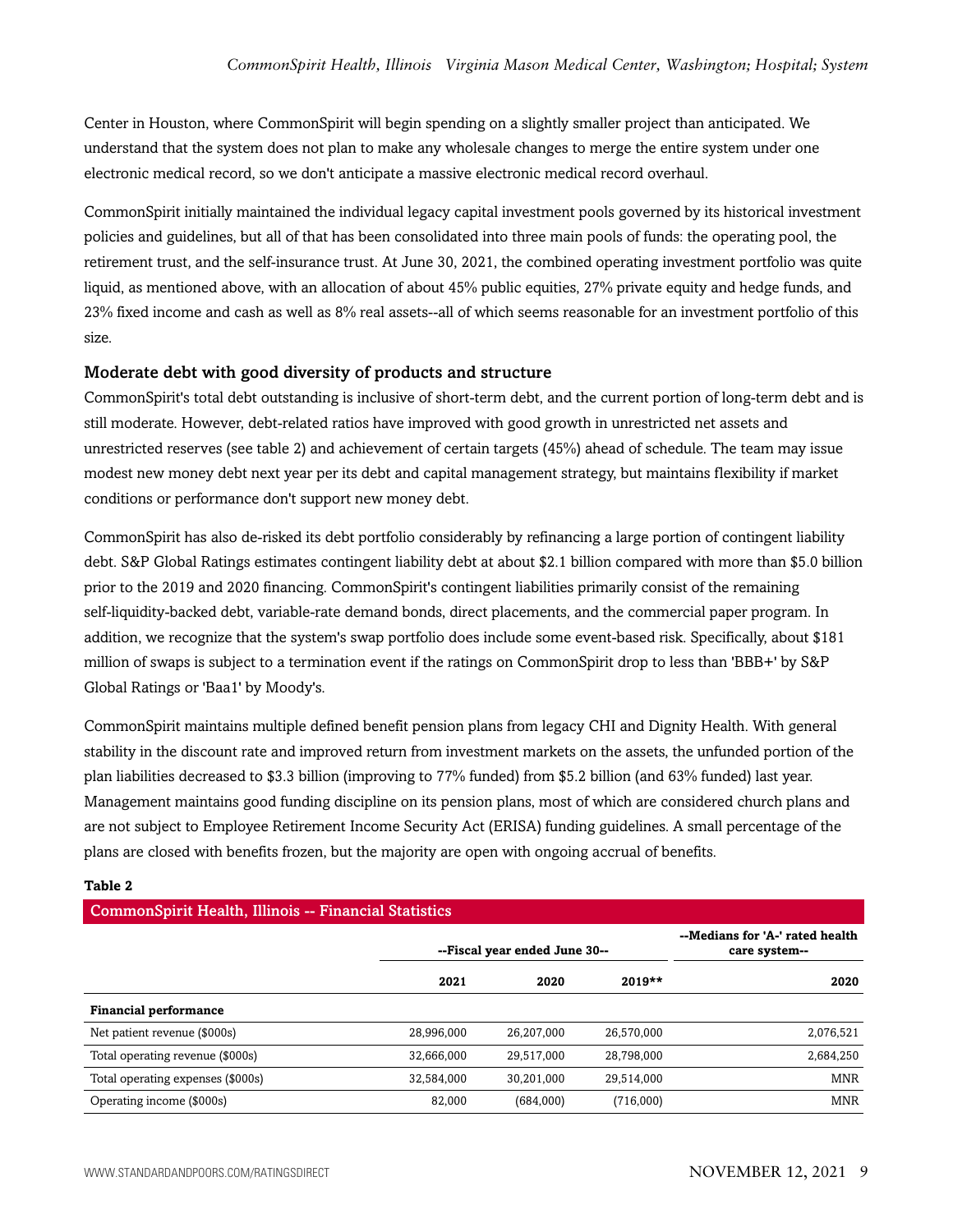#### **Table 2**

|  | CommonSpirit Health, Illinois -- Financial Statistics (cont.) |  |  |
|--|---------------------------------------------------------------|--|--|
|  |                                                               |  |  |

|                                                              | --Fiscal year ended June 30-- |            |            | --Medians for 'A-' rated health<br>care system-- |
|--------------------------------------------------------------|-------------------------------|------------|------------|--------------------------------------------------|
|                                                              | 2021                          | 2020       | 2019**     | 2020                                             |
| Operating margin (%)                                         | 0.25                          | (2.32)     | (2.49)     | 0.60                                             |
| Net nonoperating income (\$000s)                             | 1,378,000                     | 696,000    | 710,000    | <b>MNR</b>                                       |
| Excess income (\$000s)                                       | 1,460,000                     | 12,000     | (6,000)    | <b>MNR</b>                                       |
| Excess margin (%)                                            | 4.29                          | 0.04       | (0.02)     | 2.40                                             |
| Operating EBIDA margin (%)                                   | 6.39                          | 4.56       | 4.16       | 6.70                                             |
| EBIDA margin (%)                                             | 10.18                         | 6.76       | 6.47       | 8.00                                             |
| Net available for debt service (\$000s)                      | 3,466,000                     | 2,043,000  | 1,909,000  | 209,691                                          |
| Maximum annual debt service (\$000s)                         | 866,830                       | 866,830    | 866,830    | <b>MNR</b>                                       |
| Maximum annual debt service coverage (x)                     | 4.00                          | 2.36       | 2.20       | 3.30                                             |
| Operating lease-adjusted coverage (x)                        | 3.04                          | 1.83       | 1.76       | 2.60                                             |
| Liquidity and financial flexibility                          |                               |            |            |                                                  |
| Unrestricted reserves (\$000s)                               | 18,099,000                    | 12,305,000 | 11,599,000 | 1,287,932                                        |
| Unrestricted days' cash on hand                              | 212.4                         | 156.7      | 150.7      | 205.80                                           |
| Unrestricted reserves/total long-term debt (%)               | 116.5                         | 81.8       | 85.9       | 112.60                                           |
| Unrestricted reserves/contingent liabilities (%)             | 877.5                         | 399.2      | 227.6      | 456.20                                           |
| Average age of plant (years)                                 | 7.1                           | 6.5        | 5.8        | 12.00                                            |
| Capital expenditures/depreciation and amortization<br>$(\%)$ | 100.7                         | 84.1       | 80.7       | 108.30                                           |
| <b>Debt and liabilities</b>                                  |                               |            |            |                                                  |
| Total long-term debt (\$000s)                                | 15,541,000                    | 15,040,000 | 13,507,000 | <b>MNR</b>                                       |
| Long-term debt/capitalization (%)                            | 42.7                          | 54.1       | 47.5       | 44.70                                            |
| Contingent liabilities (\$000s)                              | 2,062,566                     | 3,082,764  | 5,096,000  | <b>MNR</b>                                       |
| Contingent liabilities/total long-term debt (%)              | 13.3                          | 20.5       | 37.7       | 25.20                                            |
| Debt burden $(\% )$                                          | 2.55                          | 2.87       | 2.94       | 2.40                                             |
| Defined-benefit plan funded status (%)                       | 77.02                         | 63.05      | 72.39      | 85.10                                            |
| <b>Miscellaneous</b>                                         |                               |            |            |                                                  |
| Medicare advance payments (\$000s)*                          | 2,510,000                     | 2,646,000  | N/A        | <b>MNR</b>                                       |
| Short-term borrowings (\$000s)*                              | 54,000                        | 831,000    | N/A        | <b>MNR</b>                                       |
| CARES Act (\$000s)                                           | 689,644                       | 826,000    | N/A        | <b>MNR</b>                                       |
| Risk based capital ratio (%)                                 | N/A                           | N/A        | N/A        | <b>MNR</b>                                       |
| Total net special funding (\$000s)                           | 1,047,740                     | 889,413    | 862,497    | <b>MNR</b>                                       |

\*Excluded from unrestricted reserves, long-term debt, and contingent liabilities. \*\*Please note that fiscal 2019 financials do not contain certain minor adjustments made to fiscal years 2020 and 2021. N/A--Not applicable. N.A.--Not available. MNR--Median not reported.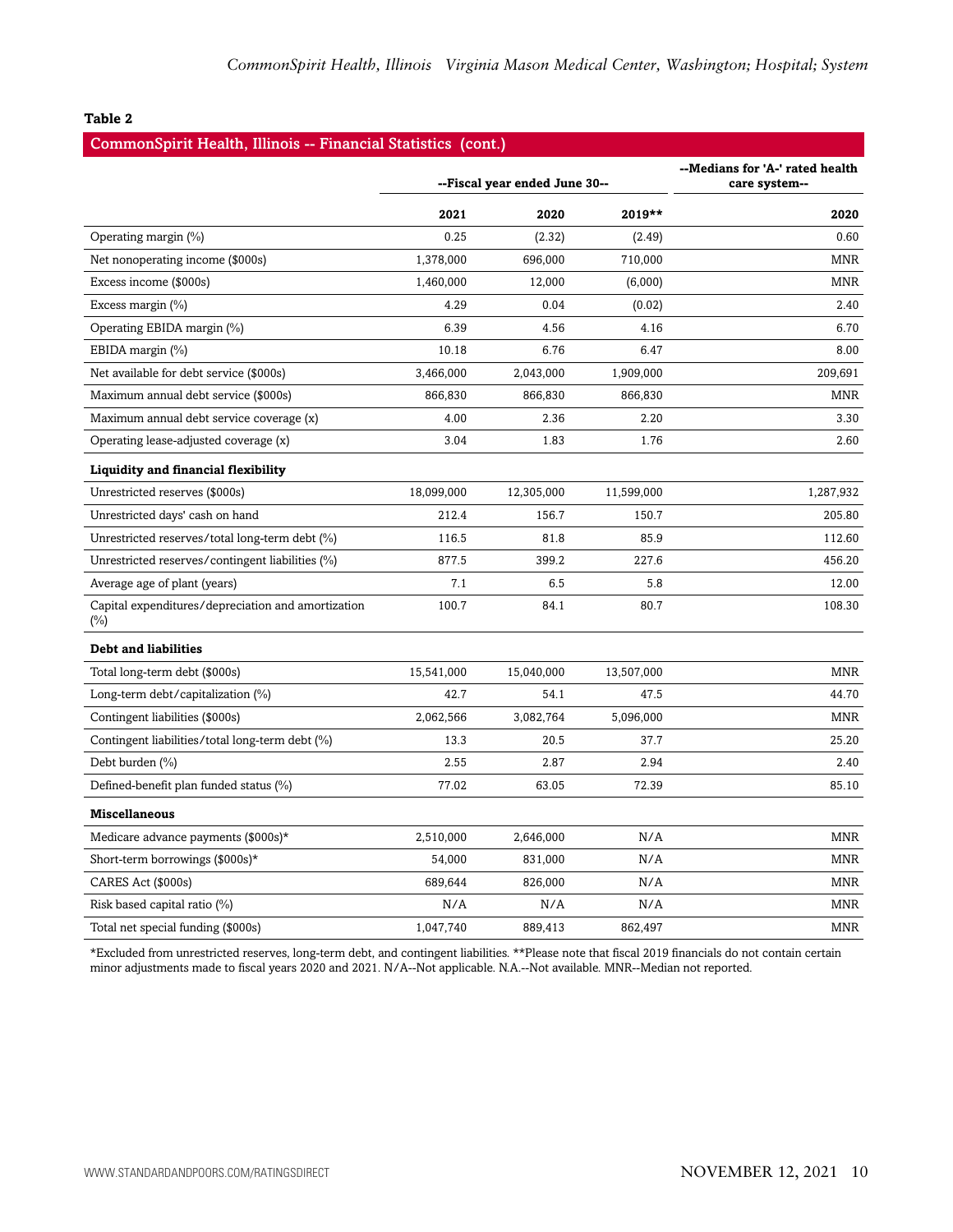#### **Credit Snapshot**

- Organization description: CommonSpirit Health was formed through the combination of Dignity Health and CHI on Feb. 1, 2019. The organization is one of the largest health care systems in the country, with 140 hospitals and more than 1,500 clinical locations across 21 states.
- Group status--CommonSpirit Health: The obligated group established pursuant to CommonSpirit's MTI is considered core according to our group rating methodology. The obligated group accounted for 85% of total revenue as of June 30, 2021. The MTI also has a provision creating restricted affiliates of the obligated group. Members of the obligated group can direct restricted affiliates to transfer funds to enable the obligated group to comply with provisions of the MTI. Baylor St. Luke's Medical Center is the only restricted affiliate.
- Group status--VMMC: Highly strategic (see analysis above).
- Security and covenants for CommonSpirit rated debt: Gross revenue pledge of the obligated group. Financial covenants include a minimum of 75 days' cash on hand, a minimum of 1.1x historical DSC under the MTI, and a maximum of 65% debt to capitalization.
- Swaps: CommonSpirit (including legacy Dignity Health and CHI) is party to 29 floating- to fixed-rate swaps, eight total return swaps, and one basis swap. The counterparties are Bayerische Landesbank, JPMorgan Chase Bank N.A., UBS AG, Morgan Stanley, Piper Jaffrey, Bank of America/Merrill Lynch, Barclay's, Mizuho Capital Markets, Sumitomo, Deutsche Bank, and BMO Harris Bank N.A. As of June 30, 2021, the total notional amount of the swap portfolio was \$2.9 billion, with a negative mark to market of \$472 million. Approximately \$185 million of collateral is posted against the liability.

# Related Research

• Through The ESG Lens 2.0: A Deeper Dive Into U.S. Public Finance Credit Factors, April 28, 2020

| Ratings Detail (As Of November 12, 2021)                            |           |          |  |
|---------------------------------------------------------------------|-----------|----------|--|
| Catholic Health Initiatives taxable bnds                            |           |          |  |
| Long Term Rating                                                    | A-/Stable | Upgraded |  |
| Catholic Health Initiatives taxable bnds ser 2017A due 10/01/2027   |           |          |  |
| Long Term Rating                                                    | A-/Stable | Upgraded |  |
| Catholic Health Initiatives US\$900.mil taxable hosp CP nts ser A&B |           |          |  |
| <b>Short Term Rating</b>                                            | $A-2$     | Affirmed |  |
| Dignity Hlth rev bnds                                               |           |          |  |
| Long Term Rating                                                    | A-/Stable | Upgraded |  |
| Dignity Hlth (Dignity Hlth) SYSTEM                                  |           |          |  |
| Long Term Rating                                                    | A-/Stable | Upgraded |  |
| Arizona Hlth Facs Auth, Arizona                                     |           |          |  |
| Dignity Hlth, California                                            |           |          |  |
| Arizona Hlth Fac Auth (Dignity Health)                              |           |          |  |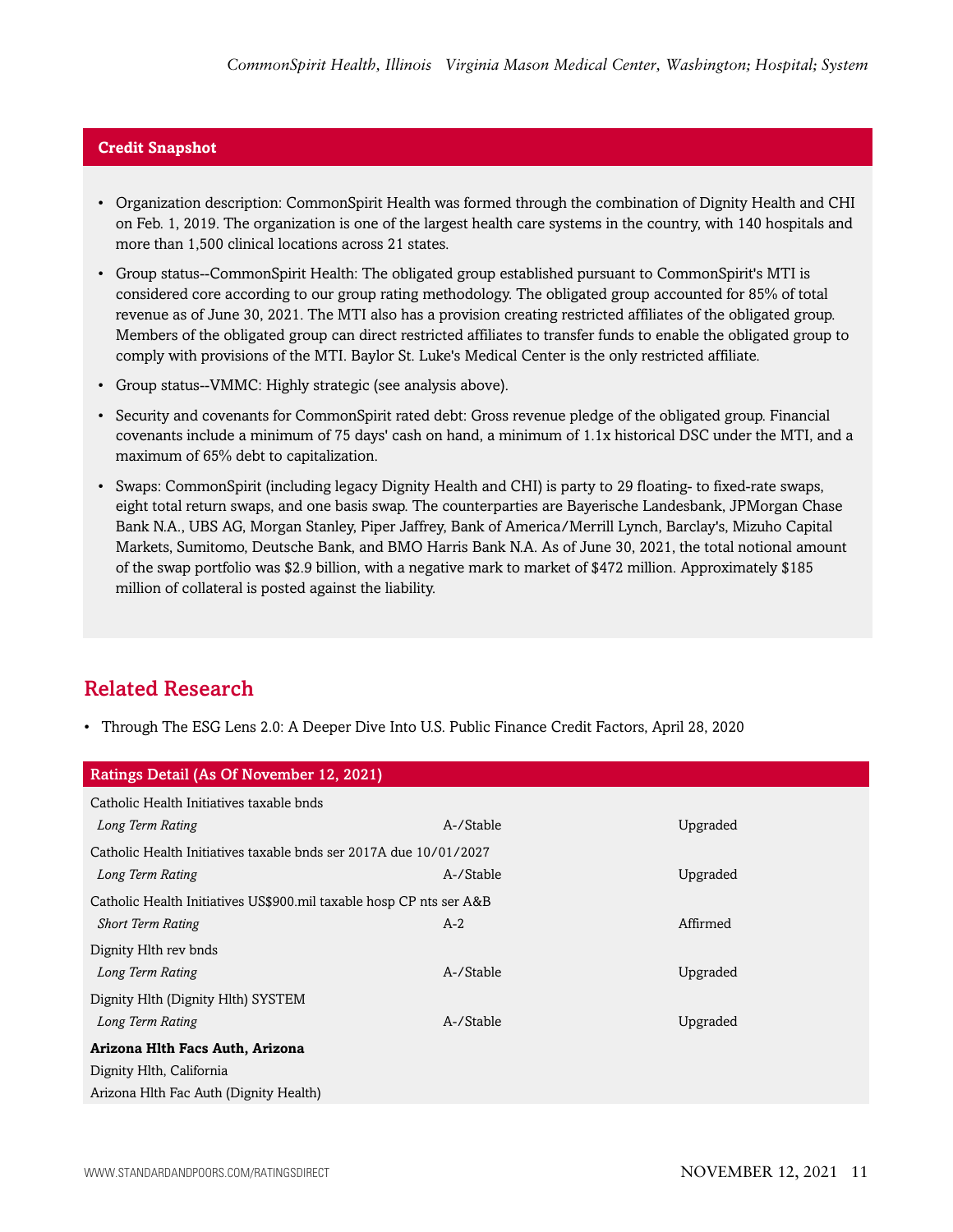| Ratings Detail (As Of November 12, 2021) (cont.)                                                                                    |                 |          |
|-------------------------------------------------------------------------------------------------------------------------------------|-----------------|----------|
| Long Term Rating                                                                                                                    | A-/Stable       | Upgraded |
| California Hlth Facs Fincg Auth, California                                                                                         |                 |          |
| CommonSpirit Health, Illinois                                                                                                       |                 |          |
| California Hlth Facs Fincg Auth (CommonSpirit Health) rev bnds (CommonSpirit Health) ser 2020A due 06/30/2050                       |                 |          |
| Long Term Rating                                                                                                                    | A-/Stable       | Upgraded |
| California Hlth Facs Fincg Auth, California                                                                                         |                 |          |
| Dignity Hlth, California                                                                                                            |                 |          |
| California Hlth Facs Fincg Auth (Dignity Hlth) SYSTEM                                                                               |                 |          |
| Long Term Rating                                                                                                                    | A-/Stable       | Upgraded |
| California Hlth Facs Fin Auth (Dignity Health)                                                                                      |                 |          |
| Long Term Rating                                                                                                                    | A-/Stable       | Upgraded |
| California Statewide Communities Dev Auth, California                                                                               |                 |          |
| Dignity Hlth, California                                                                                                            |                 |          |
| California Statewide Comntys Dev Auth (Dignity Health) (AGM)                                                                        |                 |          |
| <b>Unenhanced Rating</b>                                                                                                            | A-(SPUR)/Stable | Upgraded |
| Chattanooga Hlth, Educl & Hsg Fac Brd, Tennessee                                                                                    |                 |          |
| Catholic Health Initiatives, Colorado                                                                                               |                 |          |
| Chattanooga Hlth Ed & Hsg Fac Brd (Catholic Hlth Initiatives)                                                                       |                 |          |
| Long Term Rating                                                                                                                    | A-/A-2/Stable   | Upgraded |
| Chattanooga Hlth Ed & Hsg Fac Brd (Catholic Hlth Initiatives)                                                                       |                 |          |
| Long Term Rating                                                                                                                    | A-/Stable       | Upgraded |
| Chattanooga Hlth, Educl & Hsg Fac Brd, Tennessee                                                                                    |                 |          |
| CommonSpirit Health, Illinois                                                                                                       |                 |          |
| Chattanooga Hlth, Educl & Hsg Fac Brd (CommonSpirit Health) tax exempt rev bnds (CommonSpirit Health) ser 2019A-2 due<br>07/01/2049 |                 |          |
| Long Term Rating                                                                                                                    | A-/Stable       | Upgraded |
| Chattanooga Hlth, Educl & Hsg Fac Brd, Tennessee                                                                                    |                 |          |
| Dignity Hlth, California                                                                                                            |                 |          |
| Chattanooga Hlth, Educl & Hsg Fac Brd (Dignity Hlth) tax exempt rev bnds (Dignity Health) ser 2019A-1 due 07/01/2049                |                 |          |
| Long Term Rating                                                                                                                    | A-/Stable       | Upgraded |
| Colorado Hlth Fac Auth, Colorado                                                                                                    |                 |          |
| Catholic Health Initiatives, Colorado                                                                                               |                 |          |
| Colorado Hlth Fac Auth (Catholic Health Initiatives)                                                                                |                 |          |
| Long Term Rating                                                                                                                    | A-/Stable       | Upgraded |
| Colorado Hlth Fac Auth (Catholic Health Initiatives)                                                                                |                 |          |
| Long Term Rating                                                                                                                    | A-/Stable       | Upgraded |
| Colorado Hlth Fac Auth (Catholic Health Initiatives) SYSTEM                                                                         |                 |          |
| Long Term Rating                                                                                                                    | A-/Stable       | Upgraded |
| Colorado Hlth Fac Auth, Colorado                                                                                                    |                 |          |
| CommonSpirit Health, Illinois                                                                                                       |                 |          |
| Colorado Hlth Fac Auth (CommonSpirit Health) tax exempt fixed rate rev bnds                                                         |                 |          |
| Long Term Rating                                                                                                                    | A-/Stable       | Upgraded |
| Colorado Hlth Fac Auth (CommonSpirit Health) 6 year put bnds                                                                        |                 |          |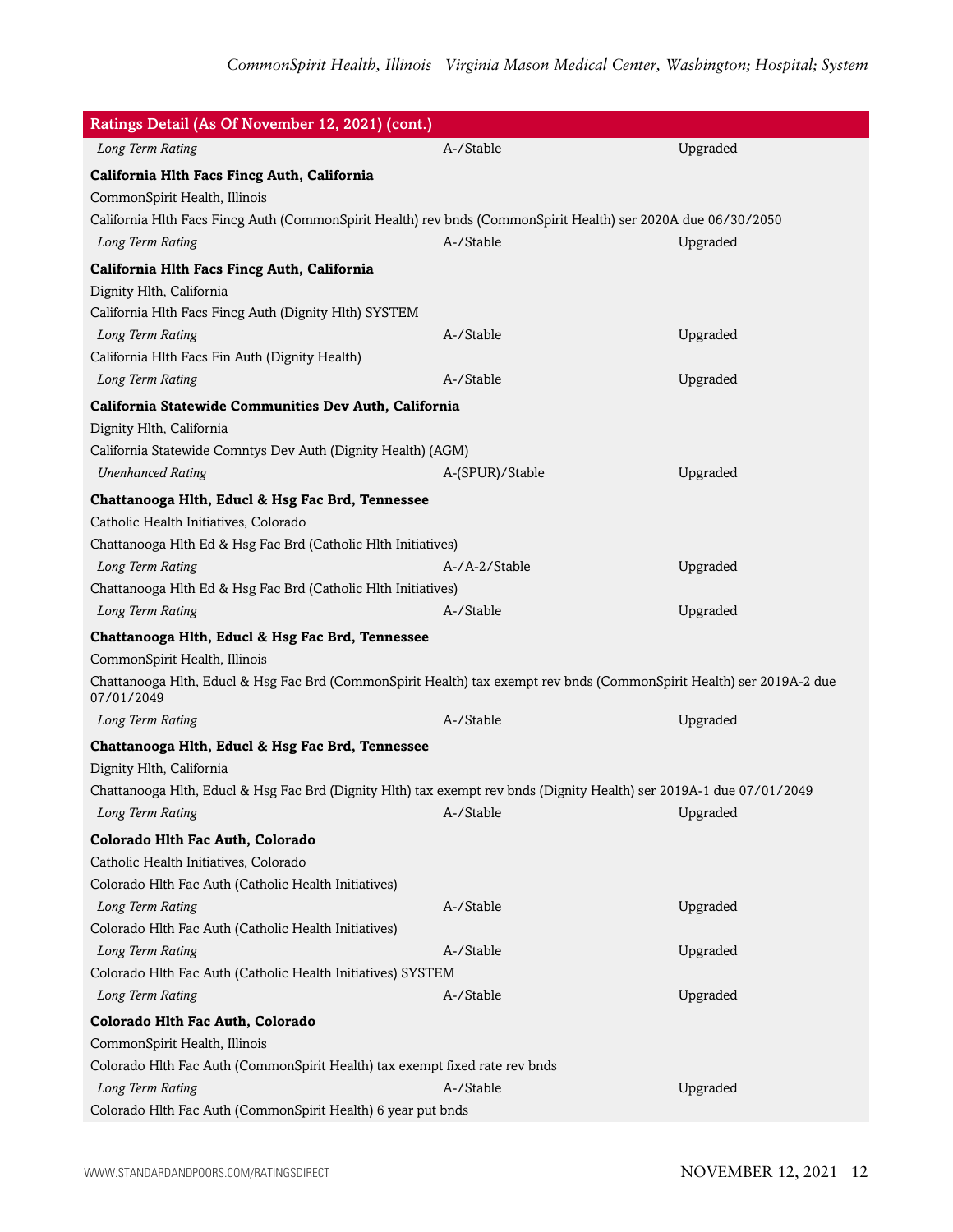| Ratings Detail (As Of November 12, 2021) (cont.)                                                                      |               |          |
|-----------------------------------------------------------------------------------------------------------------------|---------------|----------|
| Long Term Rating                                                                                                      | A-/Stable     | Upgraded |
| Colorado Hlth Fac Auth (CommonSpirit Health) 7 year put bnds                                                          |               |          |
| Long Term Rating                                                                                                      | A-/Stable     | Upgraded |
| Colorado Hlth Fac Auth, Colorado                                                                                      |               |          |
| Dignity Hlth, California                                                                                              |               |          |
| Colorado Hlth Fac Auth (Dignity Hlth) tax exempt fixed rate rev bnds (Dignity Health) ser 2019A-1 due 07/01/2049      |               |          |
| Long Term Rating                                                                                                      | A-/Stable     | Upgraded |
| Kentucky Econ Dev Fin Auth, Kentucky                                                                                  |               |          |
| Catholic Health Initiatives, Colorado                                                                                 |               |          |
| Kentucky Econ Dev Fin Auth (Catholic Health Initiatives)                                                              |               |          |
| Long Term Rating                                                                                                      | A-/A-2/Stable | Upgraded |
| Kentucky Econ Dev Fin Auth (Catholic Health Initiatives)                                                              |               |          |
| Long Term Rating                                                                                                      | A-/Stable     | Upgraded |
| Kentucky Econ Dev Fin Auth (Catholic Health Initiatives) SYSTEM                                                       |               |          |
| Long Term Rating                                                                                                      | A-/Stable     | Upgraded |
| Kentucky Econ Dev Fin Auth, Kentucky                                                                                  |               |          |
| CommonSpirit Health, Illinois                                                                                         |               |          |
| Kentucky Econ Dev Fin Auth (CommonSpirit Health) tax exempt rev bnds (CommonSpirit Health) ser 2019A-2 due 07/01/2049 |               |          |
| Long Term Rating                                                                                                      | A-/Stable     | Upgraded |
| Kentucky Econ Dev Fin Auth, Kentucky                                                                                  |               |          |
| Dignity Hlth, California                                                                                              |               |          |
| Kentucky Econ Dev Fin Auth (Dignity Hlth) tax exempt rev bnds (Dignity Hlth) ser 2019A-1 due 07/01/2049               |               |          |
| Long Term Rating                                                                                                      | A-/Stable     | Upgraded |
| Kentucky Econ Dev Fin Auth, Kentucky                                                                                  |               |          |
| Sylvania Franciscan Hlth Oblig Grp, Ohio                                                                              |               |          |
| Kentucky Econ Dev Fin Auth (Sylvania Franciscan Health Obligated Group)                                               |               |          |
| Long Term Rating                                                                                                      | A-/Stable     | Upgraded |
| Louisville and Jefferson County Metropolitan Government, Kentucky                                                     |               |          |
| Catholic Health Initiatives, Colorado                                                                                 |               |          |
| Louisville & Jefferson Cnty Metro Govt (Catholic Hlth Initiatives) rev rfdg bnds                                      |               |          |
| Long Term Rating                                                                                                      | A-/Stable     | Upgraded |
| <b>Montgomery Cnty, Ohio</b>                                                                                          |               |          |
| Catholic Health Initiatives, Colorado                                                                                 |               |          |
| Montgomery Cnty (Catholic Health Initiatives)                                                                         |               |          |
| Long Term Rating                                                                                                      | A-/Stable     | Upgraded |
| Montgomery County (Catholic Health Initiatives)                                                                       |               |          |
| Long Term Rating                                                                                                      | A-/Stable     | Upgraded |
| Montgomery County (Catholic Health Initiatives)                                                                       |               |          |
| Long Term Rating                                                                                                      | A-/Stable     | Upgraded |
| Umatilla Cnty Hosp Fac Auth, Oregon                                                                                   |               |          |
| Catholic Health Initiatives, Colorado                                                                                 |               |          |
| Umatilla Cnty Hosp Fac Auth (Catholic Health Initiatives)                                                             |               |          |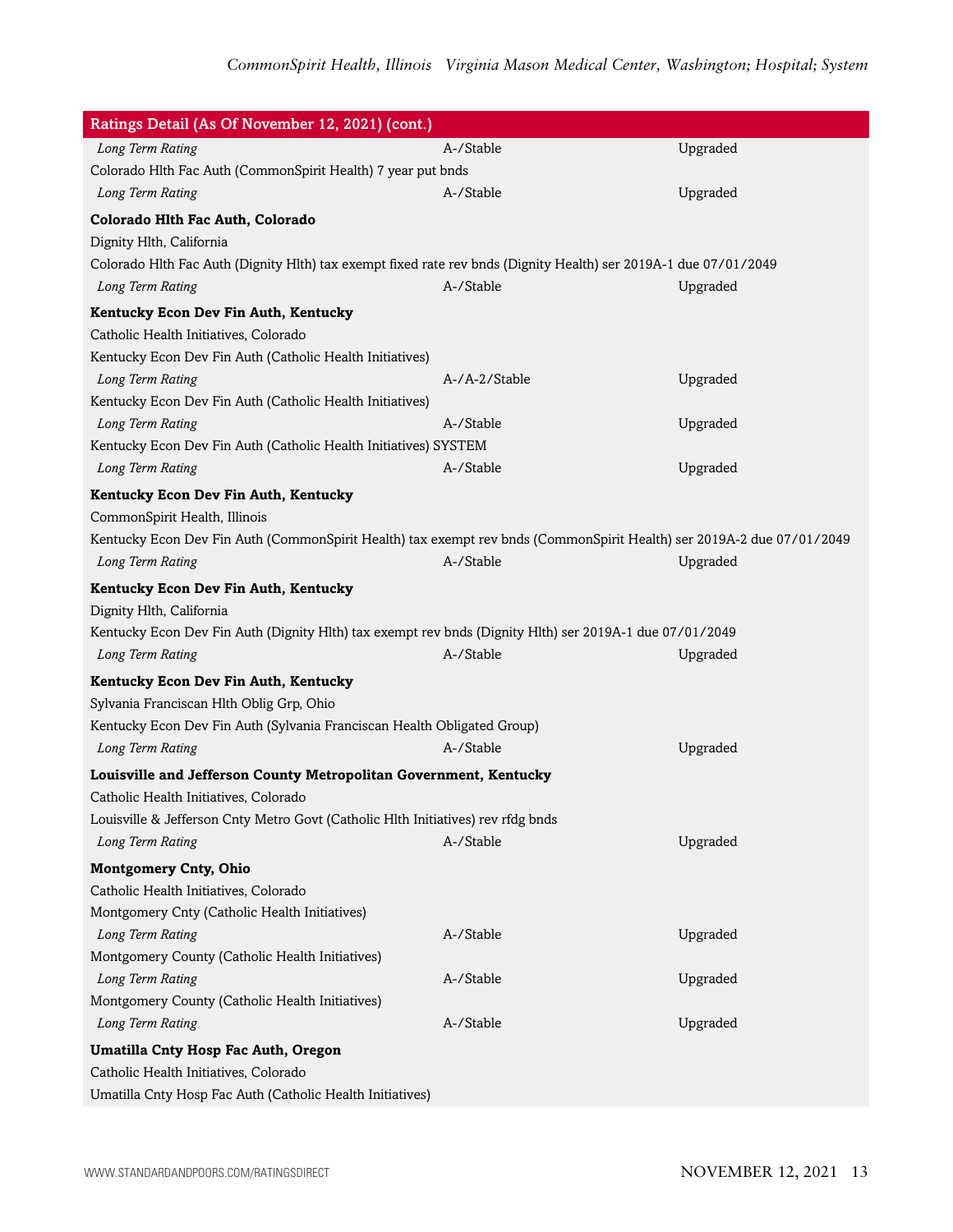| Ratings Detail (As Of November 12, 2021) (cont.)                                                                            |             |          |  |
|-----------------------------------------------------------------------------------------------------------------------------|-------------|----------|--|
| Long Term Rating                                                                                                            | A-/Stable   | Upgraded |  |
| <b>Washington Health Care Facilities Authority, Washington</b>                                                              |             |          |  |
| Catholic Health Initiatives, Colorado                                                                                       |             |          |  |
| Washington Health Care Facilities Authority (Catholic Health Initiatives)                                                   |             |          |  |
| Long Term Rating                                                                                                            | A-/Stable   | Upgraded |  |
| Washington Hlth Care Fac Auth (Catholic Health Initiatives) SYSTEM                                                          |             |          |  |
| Long Term Rating                                                                                                            | A-/Stable   | Upgraded |  |
| Washington Health Care Facilities Authority, Washington                                                                     |             |          |  |
| CommonSpirit Health, Illinois                                                                                               |             |          |  |
| Washington Hlth Care Fac Auth (CommonSpirit Health) tax exempt rev bnds (CommonSpirit Health) ser 2019A-2 due<br>07/01/2049 |             |          |  |
| Long Term Rating                                                                                                            | A-/Stable   | Upgraded |  |
| Washington Hlth Care Fac Auth (CommonSpirit Health) 5 year put bnds ser 2019B-1 due 07/01/2049                              |             |          |  |
| Long Term Rating                                                                                                            | A-/Stable   | Upgraded |  |
| Washington Hlth Care Fac Auth (CommonSpirit Health) 6 year put bnds (CommonSpirit Health) ser 2019B-2 due 07/01/2049        |             |          |  |
| Long Term Rating                                                                                                            | A-/Stable   | Upgraded |  |
| Washington Hlth Care Fac Auth (CommonSpirit Health) 7 year put bnds (CommonSpirit Health) ser 2019B-3 due 07/01/2049        |             |          |  |
| Long Term Rating                                                                                                            | A-/Stable   | Upgraded |  |
| <b>Washington Health Care Facilities Authority, Washington</b>                                                              |             |          |  |
| Dignity Hlth, California                                                                                                    |             |          |  |
| Washington Hlth Care Fac Auth (Dignity Hlth) tax exempt rev bnds (Dignity Health) ser 2019A-1 due 07/01/2049                |             |          |  |
| Long Term Rating                                                                                                            | A-/Stable   | Upgraded |  |
| Washington Health Care Facilities Authority, Washington                                                                     |             |          |  |
| Virginia Mason Med Ctr, Washington                                                                                          |             |          |  |
| Washington Health Care Facilities Authority (Virginia Mason Medical Center)                                                 |             |          |  |
| Long Term Rating                                                                                                            | BBB+/Stable | Upgraded |  |
| Many issues are enhanced by bond insurance.                                                                                 |             |          |  |